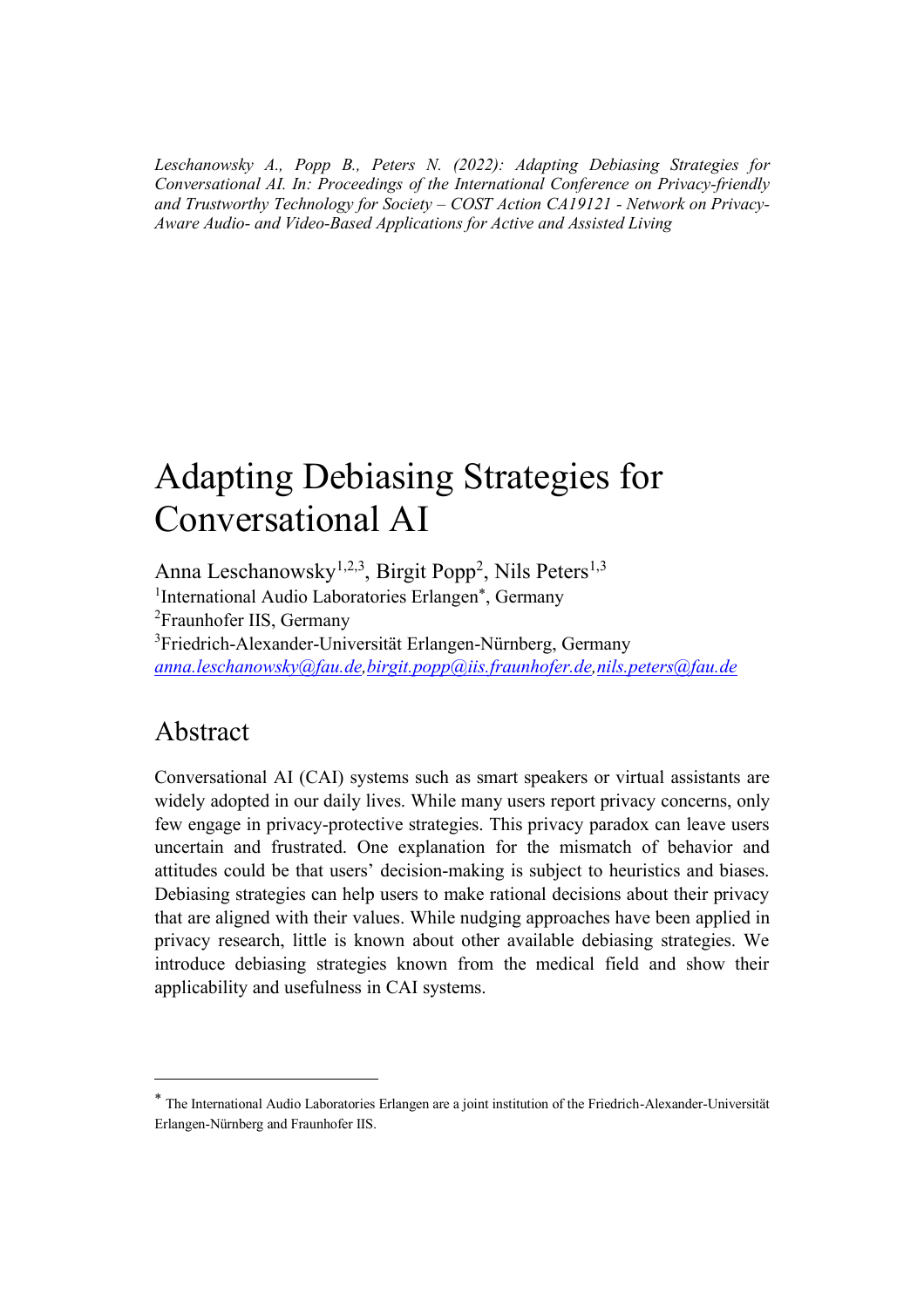### Introduction

The privacy paradox describes the discrepancy between people's attitudes towards privacy and their actual behavior and has sparked controversial debates in the field of privacy research (Kokolakis, 2017; Solove, 2021). It has been investigated in contexts such as e-commerce, social networks and CAI (Barth & de Jong, 2017; Konrad et al., 2020; Masur, 2019; Williams et al., 2017). Behavioral economics and decision research have been applied to investigate how heuristics and cognitive biases influence privacy decision-making (Acquisti, 2009). Differences in risk and benefit perception and judgement can lead users to weigh benefits higher than risks and thus engage less in privacy-protective strategies (Barth & de Jong, 2017; Leschanowsky et al., 2021). Previous research in the privacy context has shown the applicability of nudges and soft paternalism solutions as an appealing concept to improve security and privacy decisions (Acquisti, 2009).

According to Thaler & Sunstein (2008) a nudge "is any aspect of the choice architecture that alters people's behavior in a predictable way without forbidding any options or significantly changing their economic incentives". Nudging approaches have been investigated in the field of mobile apps, app development and social media (Almuhimedi et al., 2015; Choe et al., 2013; Lambe et al., 2016; Wang et al., 2013). In addition, the medical field is particularly rich with empirically evaluated strategies that enable practitioners to overcome cognitive biases and avoid diagnostic errors. Thus, we will introduce four debiasing strategies known from the medical field that can improve privacy decision-making and show their applicability to CAI.

## Debiasing Strategies

**Checklists** are a common tool to reduce cognitive failures as they provide consistency and ensure the completeness of a task. Diagnostic checklists or debiasing checklists have been investigated in the medical context resulting partly in fewer errors (Lambe et al., 2016). Usually, such checklists state possible alternative diagnoses, special diagnoses that should not be missed or provide stepby-step guidance to diagnosis (Ely et al., 2011). CAI allows the creation and management of checklists and recently a voice-controlled surgery checklist for anesthesiologists which ensures that critical safety steps are carried out has been developed (*Voice Controlled Checklist App | Softengi.Com*). A privacy-related checklist could be used to check user-specific privacy requirements before installing a new application (see Figure 1 for an example interaction). Such checklists can include items on privacy settings, can be context-dependent and present users with alternative applications. In the context of active and assisted living (AAL) technologies, privacy concerns and in particular the lack of privacy control have been shown to be one of the most prevalent barriers to acceptance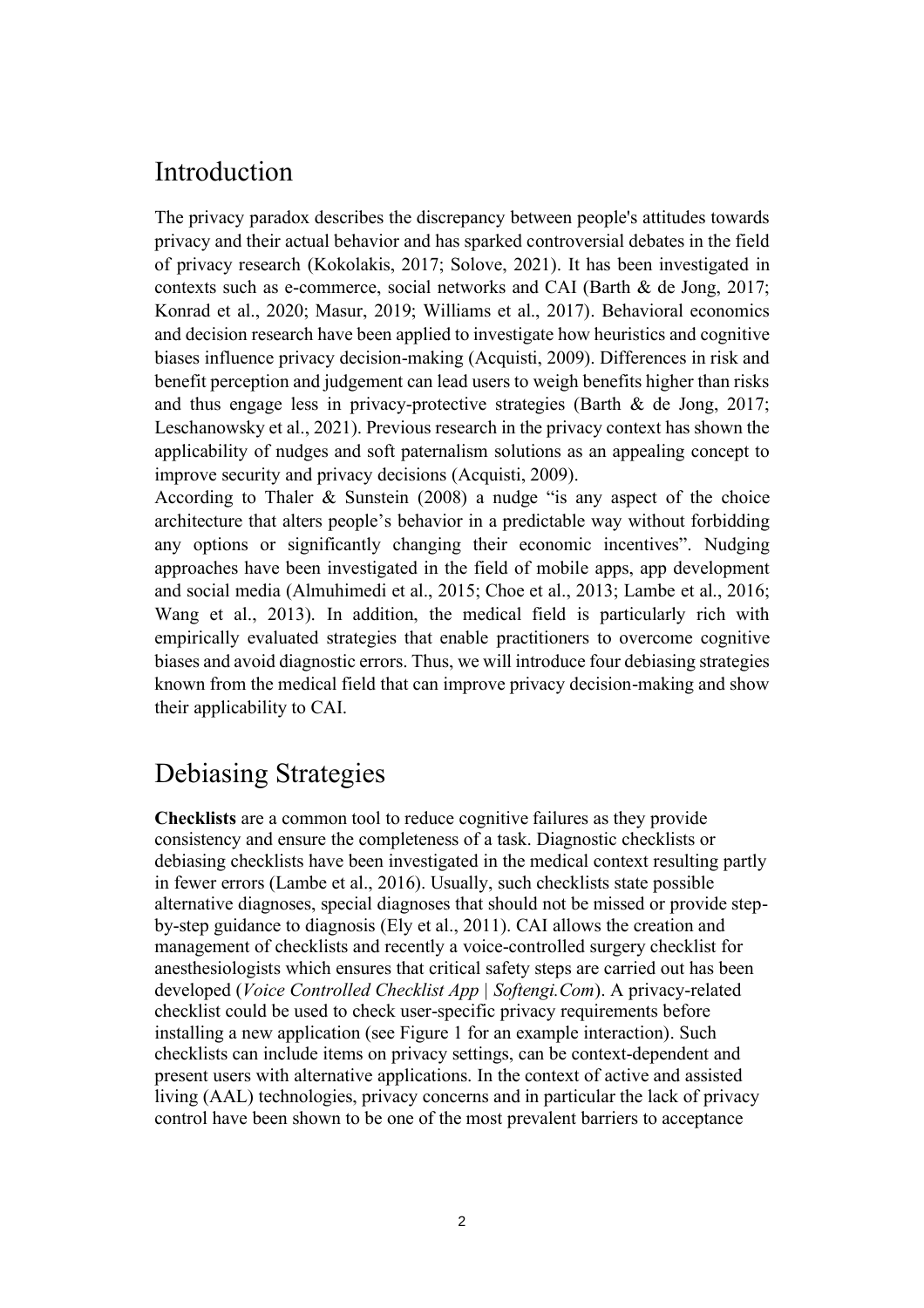

and adoption of the technology (Jaschinski & Ben Allouch, 2019; Schomakers & Ziefle, 2019). Privacy-related checklists can allow users to easily specify data recipients, data type and frequency of transmission. Due to the conversational nature of CAI, such checklists can be set up by care receivers without dedicated technological knowledge. Nevertheless, care receivers' safety may be negatively impacted when strong control settings are applied (Jaschinski & Ben Allouch, 2019). To counter this, CAI can communicate benefits and risks of specific data transmissions and implications for safety in natural language to the users and thus, a balance between privacy and safety can be ensured.

**Cognitive forcing strategies** – "a specific debiasing technique that introduces self-monitoring of decisionmaking [sic!]" – can be applied to broaden clinicians' views during diagnostic processing and allow them to consider alternative diagnoses (Croskerry, 2003). While cognitive forcing strategies originated from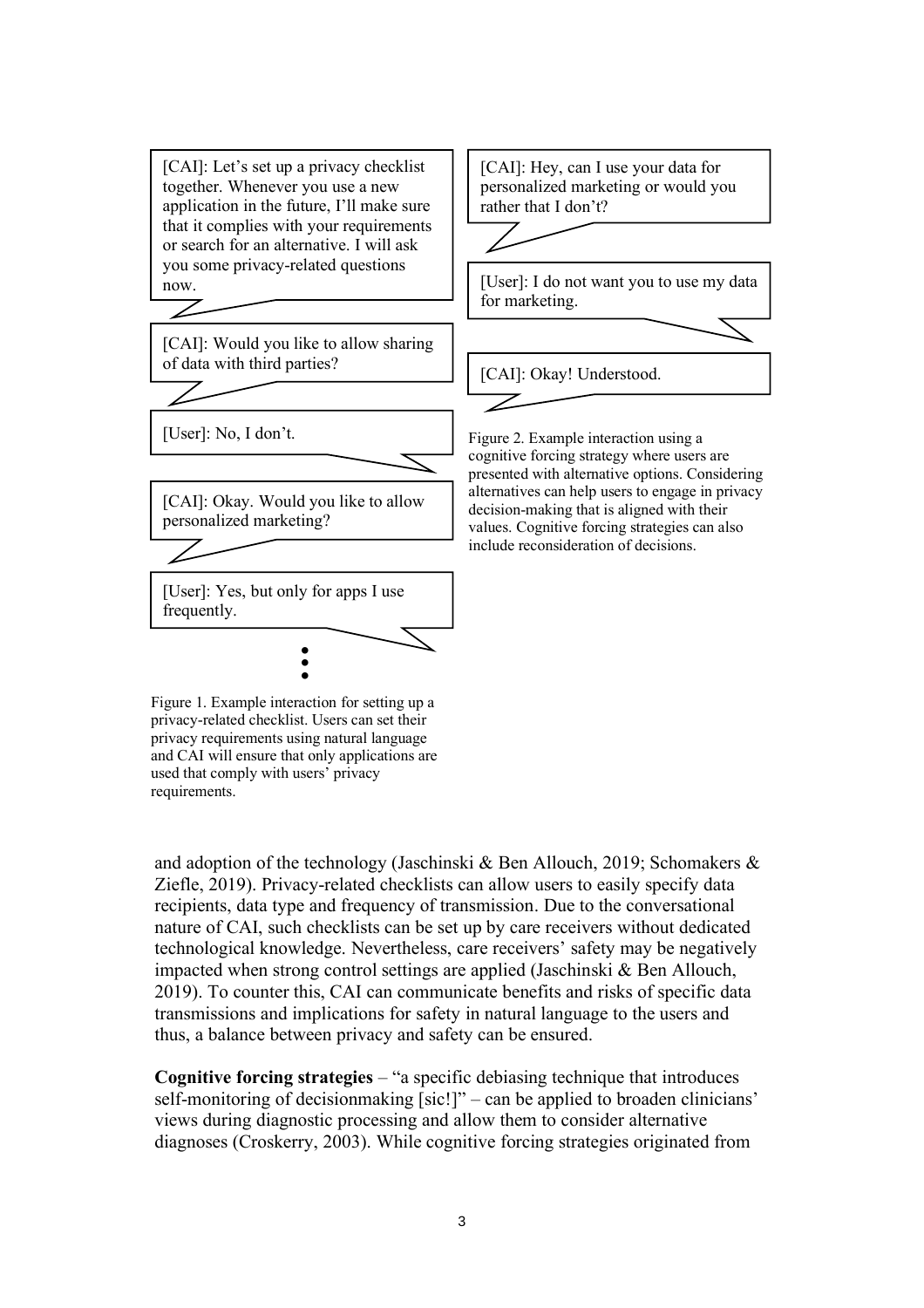the medical education field, they have been applied as workplace strategies that can support clinicians at the time of decision-making (Lambe et al., 2016). It was found that when clinicians were asked to consider alternative diagnoses or reconsider diagnoses compared to diagnosing based on first impression, diagnostic accuracy increased (Lambe et al., 2016). In the privacy context, cognitive forcing strategies can be applied to support the process of rational costbenefit analysis. Instead of making fast and intuitive decisions about disclosure or storage of one's personal information, CAI can present users with alternatives (see Figure 2 for an example interaction) or offer them the option to reconsider their decision to share data. While cognitive forcing strategies can help users to overcome their cognitive biases and consider costs and benefits more rationally, assessing costs can still be extremely difficult as privacy harms might only become apparent in the future due to new ways of data aggregation and analysis (Solove, 2012). CAI could be used to monitor data usage, inform users if necessary, and offer them the option to reconsider their decisions at the time of actual usage of their data.

Guided reflection refers to a concept in "which the practitioner is assisted by a mentor (or 'guide') in a process of self-enquiry, development, and learning through reflection" and has led to increased diagnostic accuracy when applied in the medical field (Johns, 2010; Lambe et al., 2016). The reflective practice should lead to more critical thinking of one's decision-making process. Studies on guided reflection have also used sets of procedures to diagnose a case (Lambe et al., 2016). Different to checklists where one might be reminded of possible alternative diagnoses, in studies on guided reflection participants were given detailed instruction on what to consider e.g. "list findings that support this hypothesis" (Mamede et al., 2008). In the CAI privacy context, CAI offers unique possibilities to function as a guide and to assist users in their development and privacy decision-making. Especially with the adoption of large language models such as OpenAI's GPT-3 or Meta AI's OPT-175B (Brown et al., 2020; *Meta AI is sharing OPT-175B*), CAI can be capable of acting as a guide to users that otherwise do not have access to human mentors and reflective practices. However, it needs to be ensured that language models can be trusted and that mentoring on decision-making is unbiased. Moreover, CAI could trigger reflective reasoning by asking privacy-related questions. Asking users to find and list privacy-related information themselves, could be seen as an educational strategy that raises awareness for the topic and could lead to a state where users automatically engage in reflective reasoning before disclosing personal information.

Lastly, **instructions** were used by researchers in the medical context to reduce diagnostic errors (Lambe et al., 2016). Instructions covered dual-process reasoning, a list of clinical features and thoughtful diagnosis (Lambe et al., 2016). In the CAI privacy context, instructions can be easily applied to interrupt users' intuitive decision-making and make them think more carefully about privacy decisions. For example, CAI could instruct users to consider the types of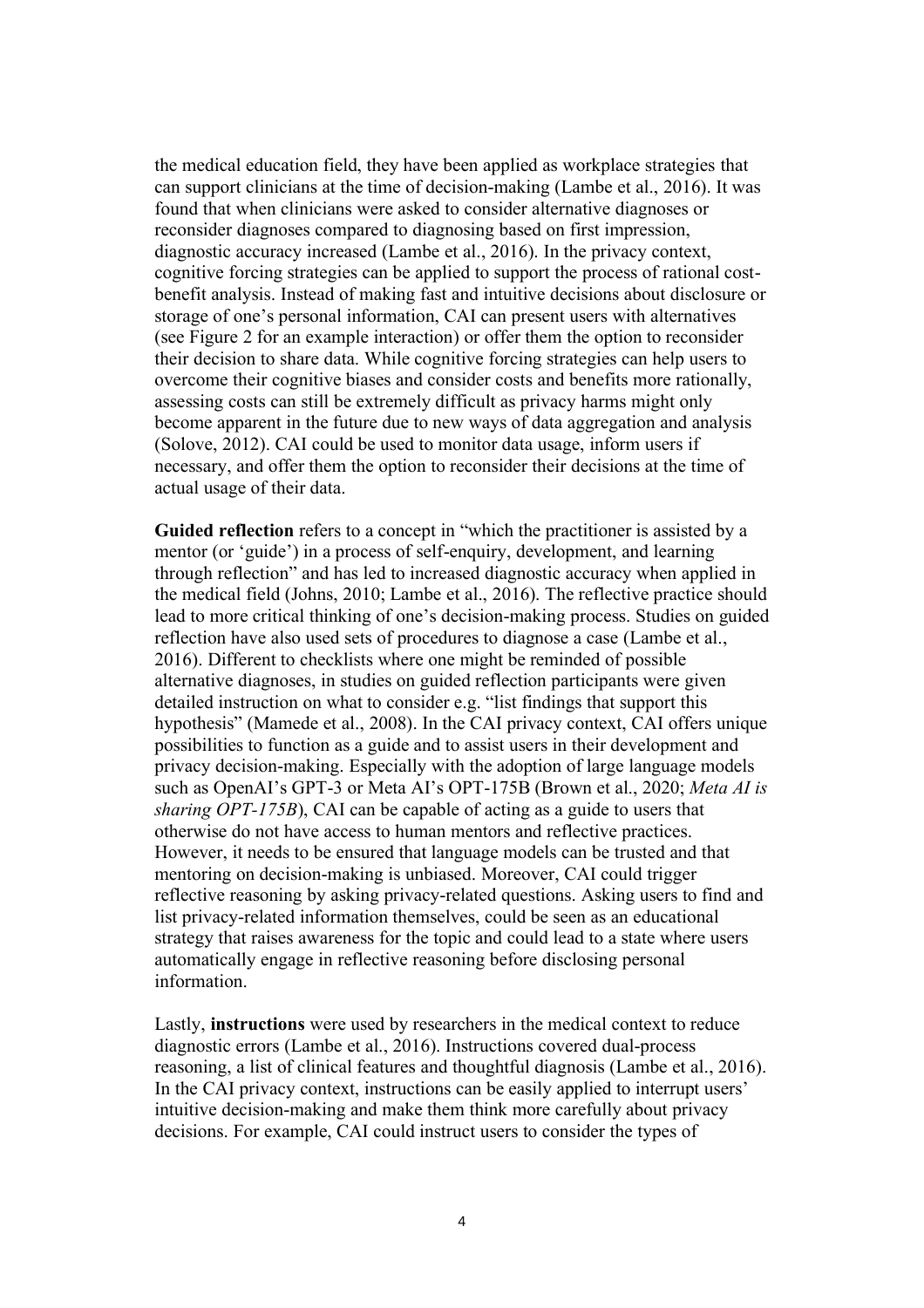information that are collected or ask them to think thoroughly about how their information will be used before installing a new application. While these instructions can help to overcome cognitive biases, conversational systems need to provide ways to answer possible follow-up questions from the users. Thus, similarly to easily understandable privacy labels (Kelley et al., 2009), CAI should be able to efficiently communicate privacy policies and their implications.

#### Conclusion and Future Work

We introduced four debiasing strategies known from the medical research field and showed their applicability and usefulness in the context of privacy and conversational AI. Debiasing strategies can support users to overcome the discrepancy between their behavior and their values regarding the disclosure of personal information. Due to the conversational and human-like capabilities and its accessibility, CAI could uniquely ensure that users engage in decision-making aligned with their values. Therefore, future research is needed to investigate debiasing techniques for privacy decision-making in the context of CAI. Moreover, debiasing strategies could not only be applied at the time of decision-making but could be used as educational strategies to raise awareness and spark discussions around the topic. Future work could consider and investigate the long-term influences of debiasing strategies on users' privacy decision-making.

## References

Acquisti, A. (2009): 'Nudging Privacy: The Behavioral Economics of Personal Information'. *IEEE Security & Privacy Magazine*, vol. *7*, no. 6, 2009, pp. 82–85.

Almuhimedi, H., Schaub, F., Sadeh, N., Adjerid, I., Acquisti, A., Gluck, J., Cranor, L. F., & Agarwal, Y. (2015): 'Your Location has been Shared 5,398 Times! A Field Study on Mobile App Privacy Nudging'. in *Proceedings of the 33rd Annual ACM Conference on Human Factors in Computing Systems*, Association for Computing Machinery, New York, USA, 2015, pp. 787–796.

Barth, S., & de Jong, M. D. T. (2017): 'The privacy paradox – Investigating discrepancies between expressed privacy concerns and actual online behavior – A systematic literature review'. *Telematics and Informatics*, vol. *34, no.* 7, pp. 1038–1058.

Brown, T., Mann, B., Ryder, N., Subbiah, M., Kaplan, J., Dhariwal, P., Neelakantan, A., Shyam, P., Sastry, G., Askell, A., Agarwal, S., Herbert-Voss, A., Krueger, G., Henighan, T., Child, R., Ramesh, A., Ziegler, D., Wu, J., Winter, C., Hesse, C., Chen, M., Sigler, E., Litwin, M., Gray, S., Chess, B., Clark, J., Berner, C., McCandlish, S., Radford, A., Sutskever, I., Amodei, D.. (2020): 'Language Models are Few-Shot Learners', In Larochelle, H. and Ranzato, M. and Hadsell, R. and Balcan, M.F. and Lin, H., *Advances in neural information processing systems,* Curran Associates, Inc., 2020, pp. 1877 - 1901

Choe, E. K., Jung, J., Lee, B., & Fisher, K. (2013): 'Nudging People Away from Privacy-Invasive Mobile Apps through Visual Framing'. In P. Kotzé, G. Marsden, G. Lindgaard, J. Wesson, & M.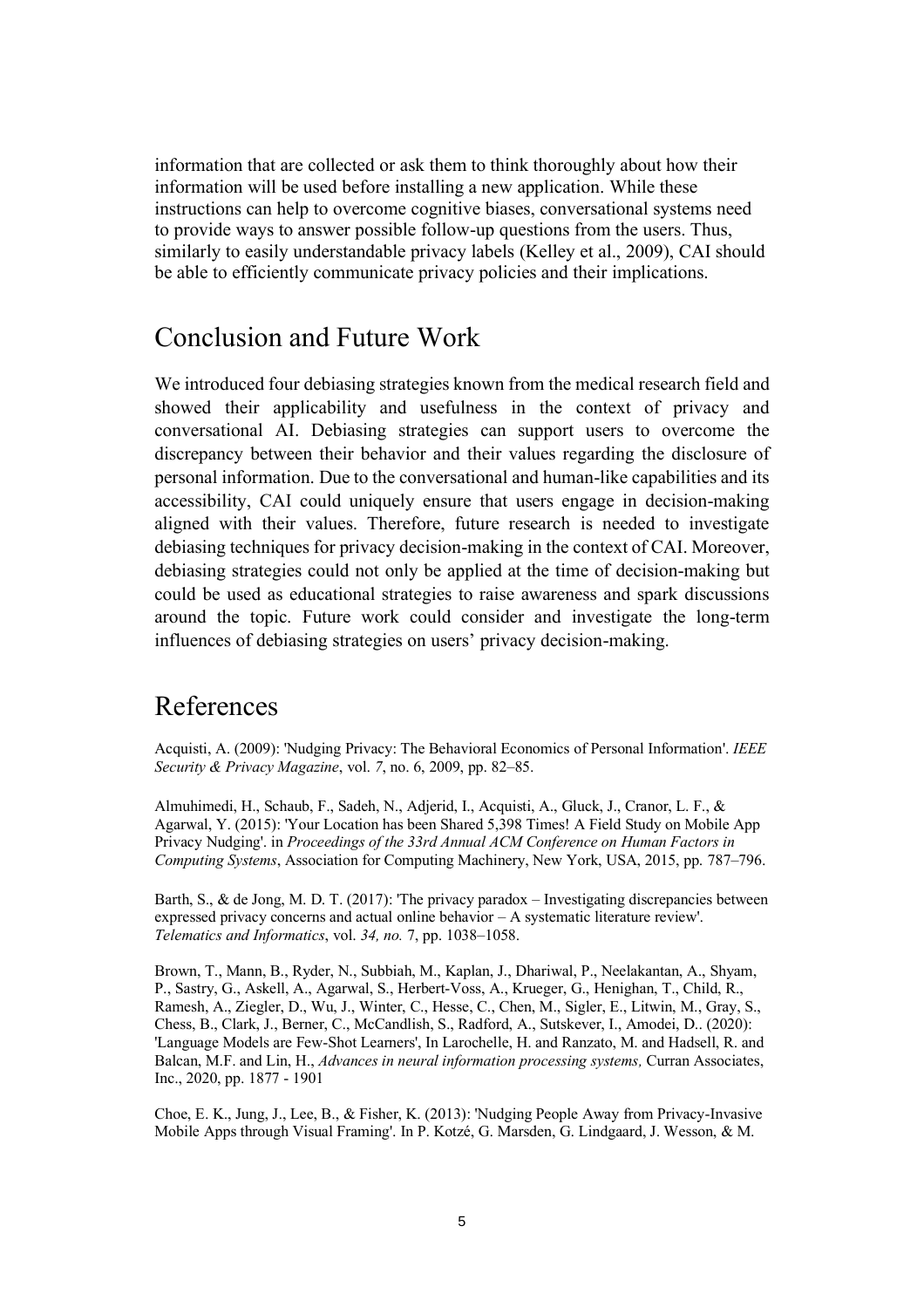Winckler, *Human-Computer Interaction – INTERACT 2013*. Springer Berlin Heidelberg, 2013, pp. 74-91

Croskerry, P. (2003): 'Cognitive forcing strategies in clinical decisionmaking'. *Annals of Emergency Medicine*, vol. *41, no.* 1, pp. 110–120

Ely, J. W., Graber, M. L., & Croskerry, P. (2011): 'Checklists to Reduce Diagnostic Errors'. *Academic Medicine*, vol. 86, no. 3, 2011, pp. 307–313

Jaschinski, C., & Ben Allouch, S. (2019): 'Listening to the ones who care: Exploring the perceptions of informal caregivers towards ambient assisted living applications'. *Journal of Ambient Intelligence and Humanized Computing*, vol. *10, no.* 2, pp. 761–778.

Johns, C. (2010). *Guided reflection: A narrative approach to advancing professional practice* (2nd ed). Johns, C. Blackwell Pub.

Kelley, P. G., Bresee, J., Cranor, L. F., & Reeder, R. W. (2009): 'A "nutrition label" for privacy'. In *Proceedings of the 5th Symposium on Usable Privacy and Security - SOUPS '09*, Association for Computing Machinery, New York, USA, 2009, pp. 1 - 12

Kokolakis, S. (2017): 'Privacy attitudes and privacy behaviour: A review of current research on the privacy paradox phenomenon.' *Computers & Security*, vol. *64*, 2017, pp. 122–134.

Konrad, M., Koch-Sonneborn, S., & Lentzsch, C. (2020): 'The Right to Privacy in Socio-Technical Smart Home Settings: Privacy Risks in Multi-Stakeholder Environments'. In C. Stephanidis & M. Antona (Hrsg.), *HCI International 2020—Posters*, Springer International Publishing, pp. 549 - 557

Lambe, K. A. O'Reilly, G., Kelly, B. D., & Curristan, S. (2016): 'Dual-process cognitive interventions to enhance diagnostic reasoning: a systematic review'. *BMJ quality & safety*, vol. 25, no. 10, 2016, pp. 808–820.

Leschanowsky, A., Brüggemeier, B., & Peters, N. (2021): 'Design Implications for Human-Machine Interactions from a Qualitative Pilot Study on Privacy'. *2021 ISCA Symposium on Security and Privacy in Speech Communication*, pp. 76–79

Mamede, S., Schmidt, H. G., & Penaforte, J. C. (2008): 'Effects of reflective practice on the accuracy of medical diagnoses'. *Medical Education*, vol. *42*, no. 5, 2008, pp. 468–475.

Masur, P. K. (2019): *Situational Privacy and Self-Disclosure: Communication Processes in Online Environments* (1st ed. 2019). Springer International

*Meta AI is sharing OPT-175B*, Retrieved May 13 2022, from https://ai.facebook.com/blog/democratizing-access-to-large-scale-language-models-with-opt-175b/

Schomakers, E.-M., & Ziefle, M. (2019): 'Privacy Perceptions in Ambient Assisted Living', In *Proceedings of the 5th International Conference on Information and Communication Technologies for Ageing Well and E-Health*, SCITEPRESS - Science and Technology Publications, Crete, Greece, 2019, pp. 205–212

Solove, D. J. (2021): 'The Myth of the Privacy Paradox'. *89 George Washington Law Review 1 (2021), GWU Legal Studies Research Paper No. 2020-10, GWU Law School Public Law Research Paper No. 2020-10*